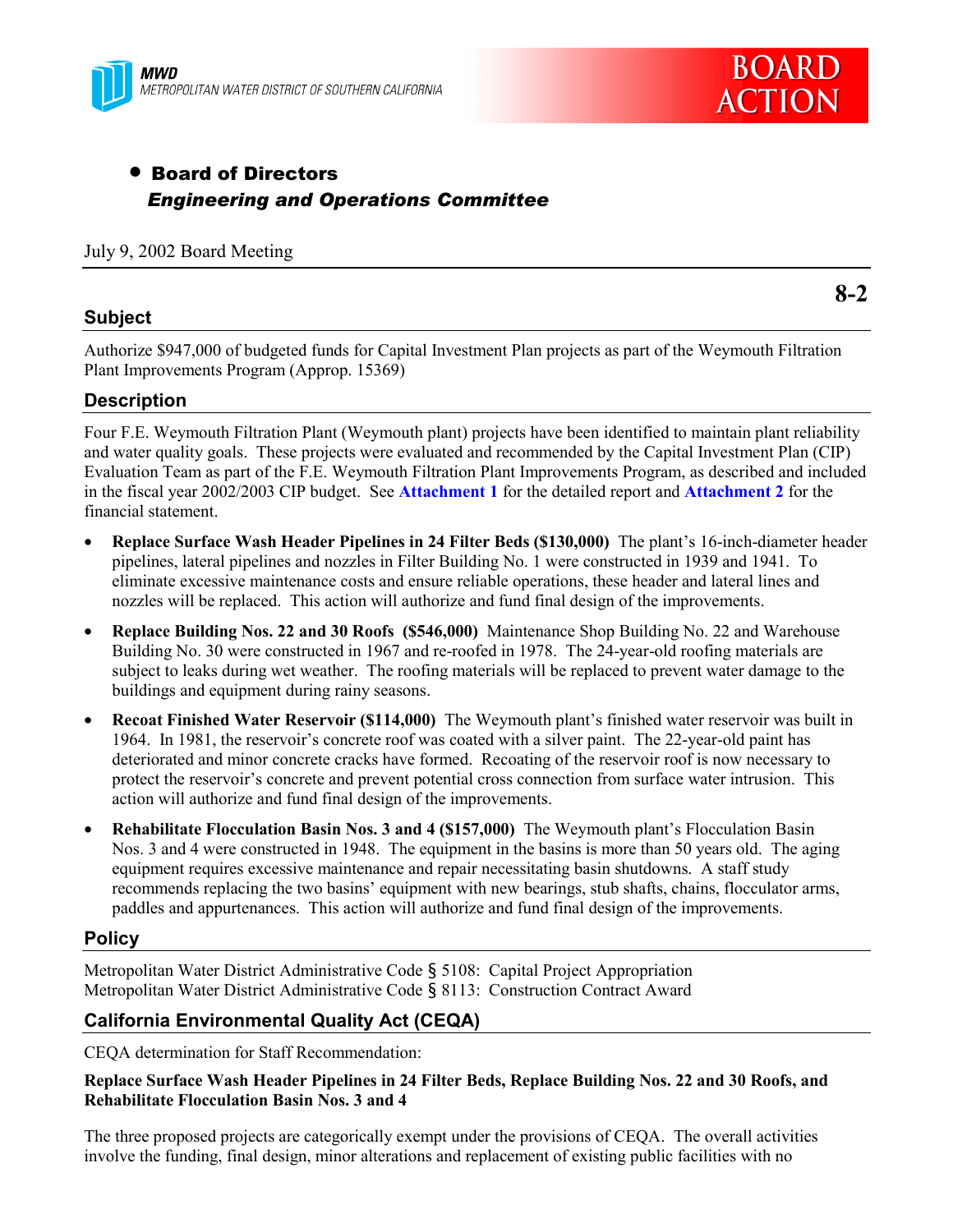expansion of use and no possibility of significantly impacting the physical environment. As such, the proposed projects qualify under Class 1 and Class 2 Categorical Exemptions (Sections 15301 and 15302) of the State CEQA Guidelines.

The CEQA determination is: Determine that pursuant to CEQA, the proposed actions qualify under two Categorical Exemptions (Class 1, Section 15301; and Class 2, Section 15302) of the State CEQA Guidelines.

#### **Recoat Finished Water Reservoir**

The proposed project is categorically exempt under the provisions of CEQA. It involves the funding, maintenance, and minor alteration of existing Metropolitan facilities with no expansion of use and no possibility of significantly impacting the physical environment. As such, the proposed project qualifies under a Class 1 Categorical Exemption (Section 15301 of the State CEQA Guidelines).

The CEQA determination is: Determine that pursuant to CEQA, the proposed project qualifies under a Categorical Exemption (Class 1, Section 15301 of the State CEQA Guidelines).

## **Staff Recommendation**

Adopt the CEQA determination for the projects described herein and

- a. Appropriate \$947,000 in budgeted CIP funds;
- b. Authorize the Chief Executive Officer to have all work performed up to the award of competitively bid contracts for these projects**:** Replace Surface Wash Header Pipelines in 24 Filter Beds, Recoat Finished Water Reservoir, and Rehabilitate Flocculation Basin Nos. 3 and 4; and
- c. Authorize budgeted funds to have all work performed to Replace Building Nos. 22 and 30 Roofs.

**Fiscal Impact:** \$947,000 of budgeted CIP funds under Appropriation 15369

6/14/2002

*Arlene Kokuga Roy L. Wolfe Manager, Corporate Resources for*

s

*Ronald R. Gastelum Chief Executive Officer*

**Attachment 1 - Detailed Report** 

#### **Attachment 2 – Financial Statement**

BLA #1537

*Date*

6/14/2002

*Date*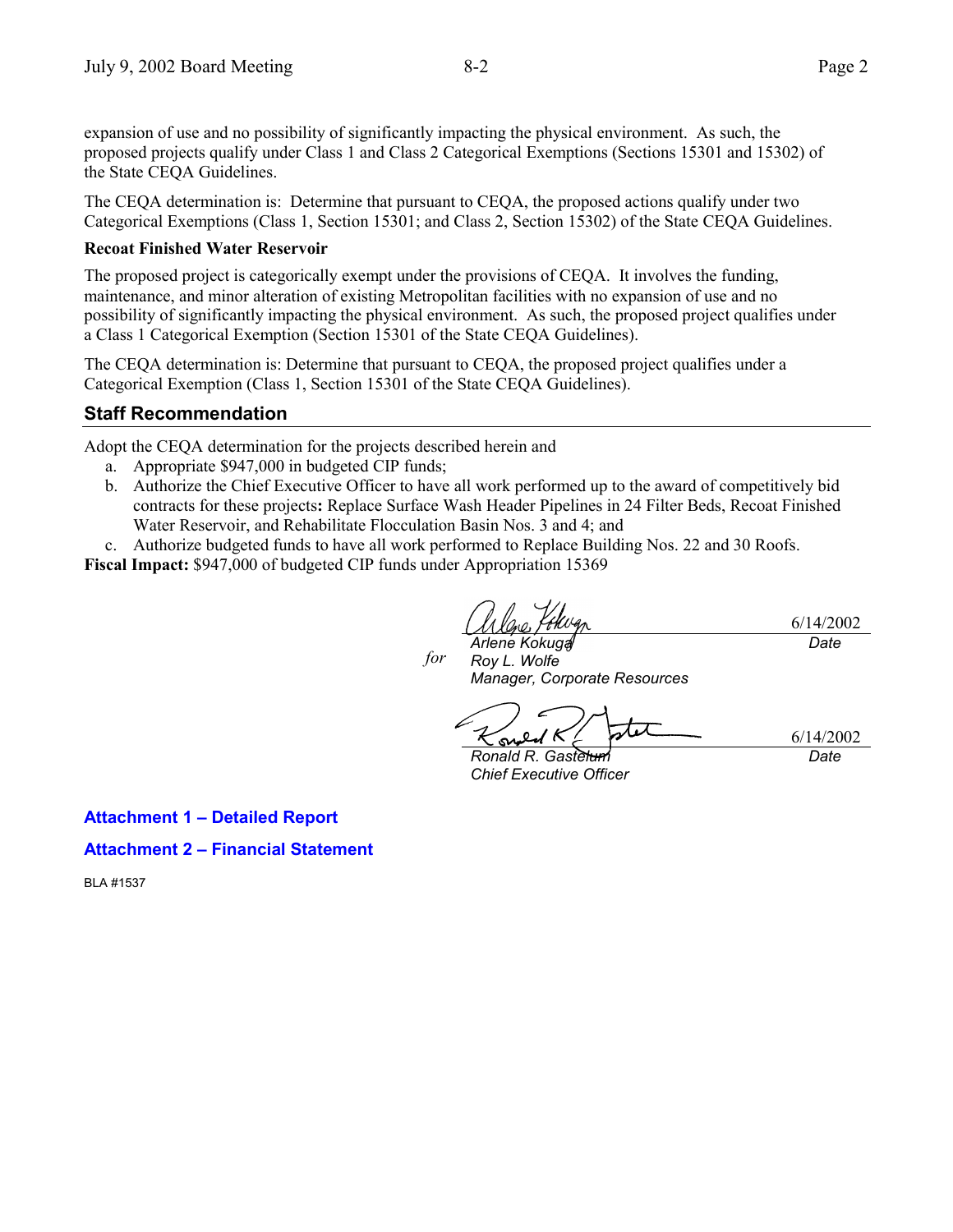# **Detailed Report**

The F.E. Weymouth Filtration Plant was placed into service in 1941 with an initial capacity of 100 mgd. The plant was expanded twice to its current capacity of 520 mgd. The plant typically treats a blend of State project water and Colorado River water. The plant uses conventional water treatment processes including coagulation, flocculation, sedimentation, filtration, and disinfection. The plant delivers treated, chloraminated water to Metropolitan's Central Pool portion of the distribution system.

# **Replace Surface Wash Header Pipelines in 24 Filter Beds (\$130,000)**

# *Purpose/Background*

During filter backwashing, the top surfaces of the filter beds are sprayed with water to break up solids that build up during the filtration process. The existing 16-inch diameter surface wash pipes, which convey water to the filters, were originally constructed in two phases: (1) during original plant construction in 1939 and (2) during Expansion No. 1 in 1941. Over the years, these pipelines have corroded and the discharge nozzles have plugged with rust causing inefficient filter backwashing. Overall filter performance is impacted. Reliable filter surface wash capability is required to ensure that filter media is adequately cleaned during the backwashing process.

# *Project Description*

Replace existing 16-inch diameter steel pipes and appurtenances with either new steel or PVC surface wash header lines and laterals in 24 filter beds at Filter Building No. 1.

#### *Project Milestones*

- July  $2003 -$  Complete plans and specifications for competitive bid advertisement
- October 2003 Board Action for construction funding and award of construction contract
- February 2005 Complete project

#### **Replace Building Nos. 22 and 30 Roofs (\$546,000)**

#### *Purpose/Background*

Building Nos. 22 and 30 were constructed in 1967. Building No. 22, with approximately 21,000 square feet of rooftop, houses the sandblasting shop; mortar-lining shop; pipeline shop; heating, ventilating and air conditioning shop (HVAC); carpenter shop; and the auto maintenance shop. Building No. 30, with approximately 12,000 square feet of rooftops, is a warehouse and the central mail distribution site for the La Verne Facility and other WSO facilities.

The roofing materials on these buildings were last replaced in 1978. They have deteriorated and have now exceeded their 20-year life expectancy. In recent years, interior leaks have occurred in both buildings. Considerable staff time is expended locating and repairing these leaks to insure employee safety and prevent damage to electrical equipment. Competitively bid contracts within the Chief Executive Officer's Administrative Code authority will be awarded for roofing material removal and re-roofing.

# *Project Description*

Remove and replace 33,000 square feet of roofing materials for Building Nos. 22 and 30.

# *Project Milestones*

- July  $2002$  Complete plans and specifications for competitive bid advertisement
- August  $2002 -$  Award construction contract
- November 2002 Complete project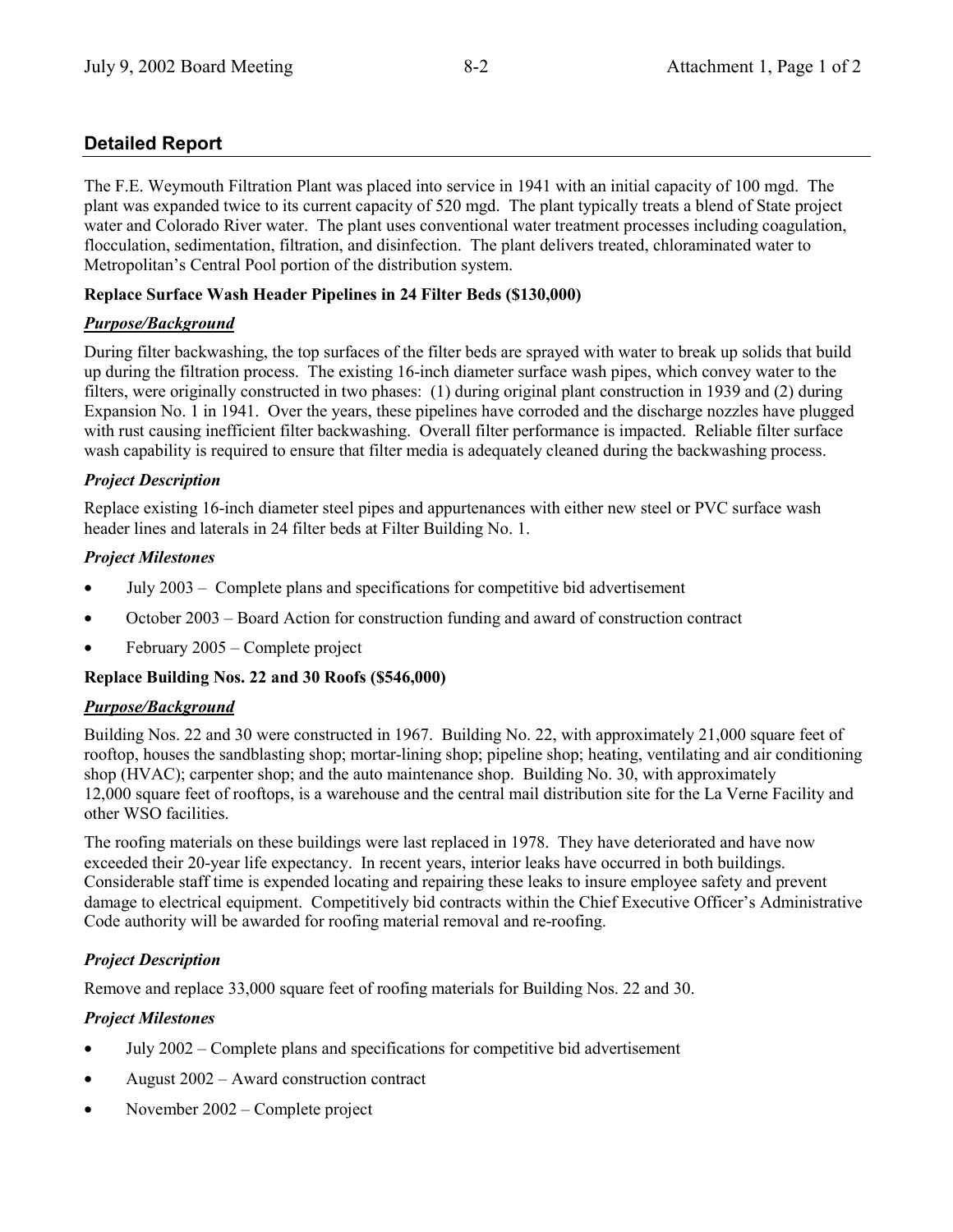# **Recoat Finished Water Reservoir (\$114,000)**

#### *Purpose/Background*

The Weymouth plant finished water reservoir was built in 1964 with a concrete roof and a capacity of approximately 50 million gallons. Originally, the concrete roof was covered with approximately 4 feet of soil and grass. In 1981, the soil and grass were removed due to the heavy weight on top of the roof and a coating was applied to protect the concrete. Since then, the coating has deteriorated to a point where it covers approximately 50 percent of the roof surface. The poor condition of the coating does not protect the concrete and could allow ponded rainwater intrusion into the finished water reservoir. Rainwater intrusion constitutes a cross connection with treated water, which is not permitted under regulations issued by the California Department of Health Services. Recoating is required to protect the concrete and prevent the potential cross connection.

#### *Project Description*

Recoat approximately 421,000 square feet of the existing finished water reservoir roof and perform minor repairs to existing concrete cracks and expansion joints.

## *Project Milestones*

- April  $2003$  Complete plans and specifications for competitive bid advertisement
- August  $2003 -$ Board Action for construction funding and award of construction contract
- $February 2004 Complete project$

## **Final Design to Rehabilitate Flocculation Basin Nos. 3 and 4 (\$157,000)**

## *Purpose/Background*

The Weymouth plant Flocculation Basin Nos. 3 and 4 were constructed in 1948 as part of the Expansion No. 1. Equipment in these basins is over 50 years old. Both basins require constant maintenance in order to keep them operational. During such maintenance, treatment plant production capacity is reduced by 50 million gallons per day per basin. Flocculator drive units, drive shafts and mixing paddles all require replacement. Staff also recommends replacing worn out drive units with variable frequency drive to reduce maintenance costs, reduce energy cost and maximize coagulant efficiency.

# *Project Description*

Prepare plans and specifications and bidding documents required for advertising the Flocculation Basin Nos. 3 and 4 Rehabilitation project.

#### *Project Milestones*

- September  $2002$  Complete plans and specifications for competitive bid advertisement
- February 2003 Board Action for construction funding and award of construction contract
- March  $2003 -$  Start construction
- July  $2004$  Complete project